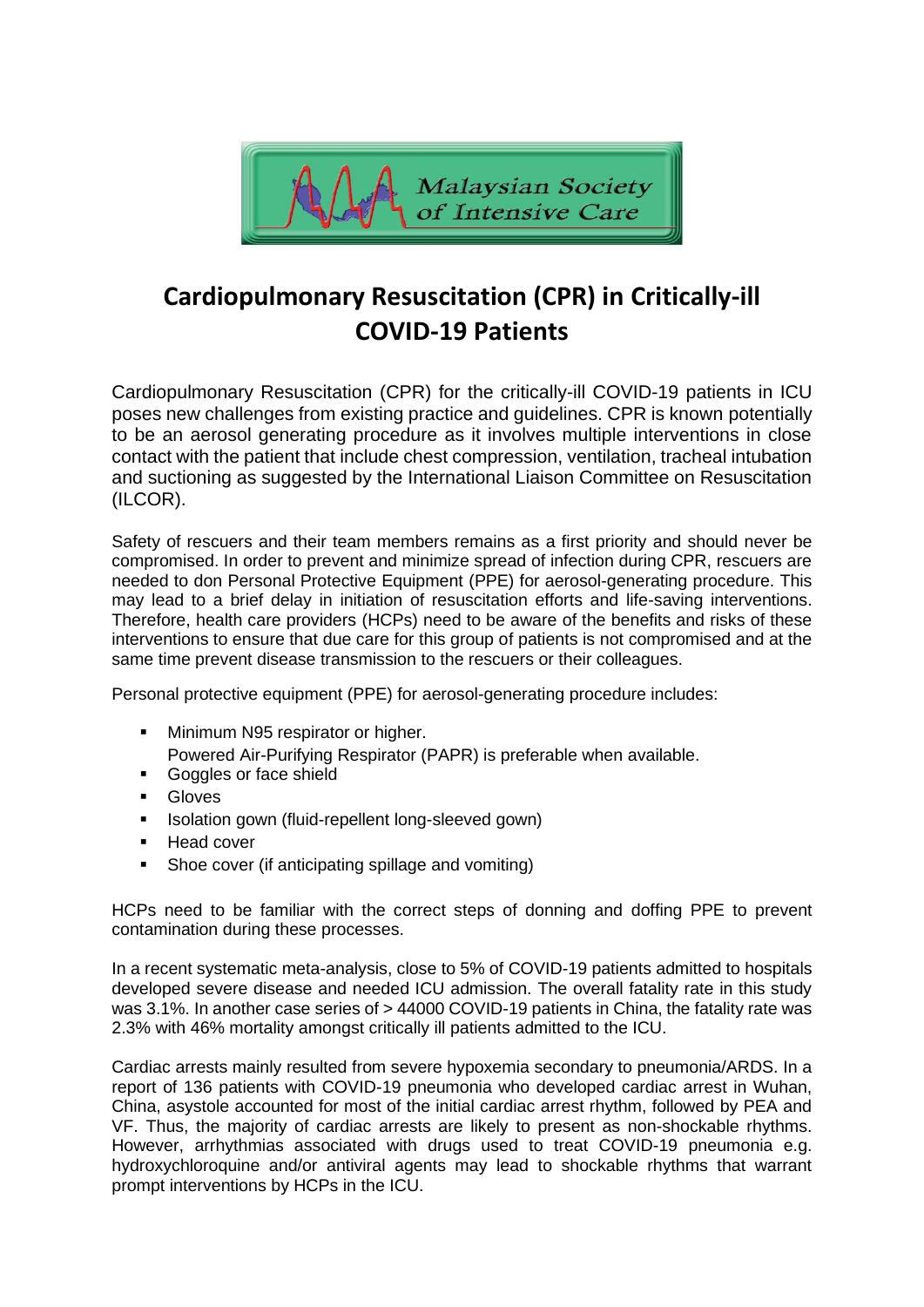Critically-ill patients with COVID-19 pneumonia with severe disease needing oxygen supplementation should be monitored closely in the ICU, preferably in a negative pressure room, if available. Early identification of this group of patients is important to allow early detection of clinical deterioration. This may allow ample time for HCPs to prepare for appropriate interventions e.g. tracheal intubation or initiate measures to prevent progression to cardiac arrest. Safety of HCPs remains as a top priority and unprotected CPR must be avoided.

## **CPR for non-intubated patient with cardiac arrest**

- 1. Establish cardiac arrest patient unresponsive and not breathing or gasping.
- 2. If cardiac arrest is confirmed, alert team members and don PPE for AGP (if not already on), and bring a defibrillator.
- 3. If patient in prone position, turn patient supine.
- 4. Minimize number of rescuers in resuscitation room.
- 5. Establish rhythm and deliver shock if shockable rhythm. If rhythm remain shockable, attempt up to three shocks. Use disposable self-adhesive defibrillation pads if available.
- 6. Initiate chest compression continuously until bag valve mask arrives.
- 7. If patient is on face-mask, do not remove the mask until Bag mask valve (BMV) with viral filter is available.
- 8. Manual ventilation with bag mask should be minimized and performed only by experienced HCPs.
- 9. Bag mask ventilate with viral filter using two hands to hold mask for optimal seal to minimize aerosol generation.
- 10. Intubation should be done by the most senior rescuer to ensure successful first pass attempt.
- 11. Stop chest compression during laryngoscopy. Use of video laryngoscope is preferable.
- 12. Connect the fully inflated cuff of ETT to a direct in-line closed suction system with a viral filter or HME filter with end-tidal CO2.
- 13. Resume chest compression without synchronizing with manual ventilation once ETT placement is confirmed.
- 14. Switch mechanical ventilator to standby mode and turn on only when securely connected to the ETT.
- 15. Correct possible reversible causes for cardiac arrest.
- 16. Establish goals of care with ICU consultant/specialist in-charge.
- 17. If ROSC, follow post-cardiac arrest care protocol available in the unit.
- 18. Inform patient's next of kin via phone.

### **CPR for intubated patients with cardiac arrest**

- 1. In patients whom CPR is inappropriate, decisions should be made and communicated to establish Do Not Attempt CPR. If no prior decision has been made, proceed with resuscitation.
- 2. Establish cardiac arrest from arterial line waveform and ECG monitor and pulse check.
- 3. Alert team members and don PPE for AGP (if not already on). Bring defibrillator.
- 4. If patient in prone position, continue CPR in prone position by performing chest compression by pressing patient's back (between the scapulae).
- 5. Attached defibrillator pads either
	- a. Anterior posterior (front and back) or
	- b. Bi-axillary (both armpits)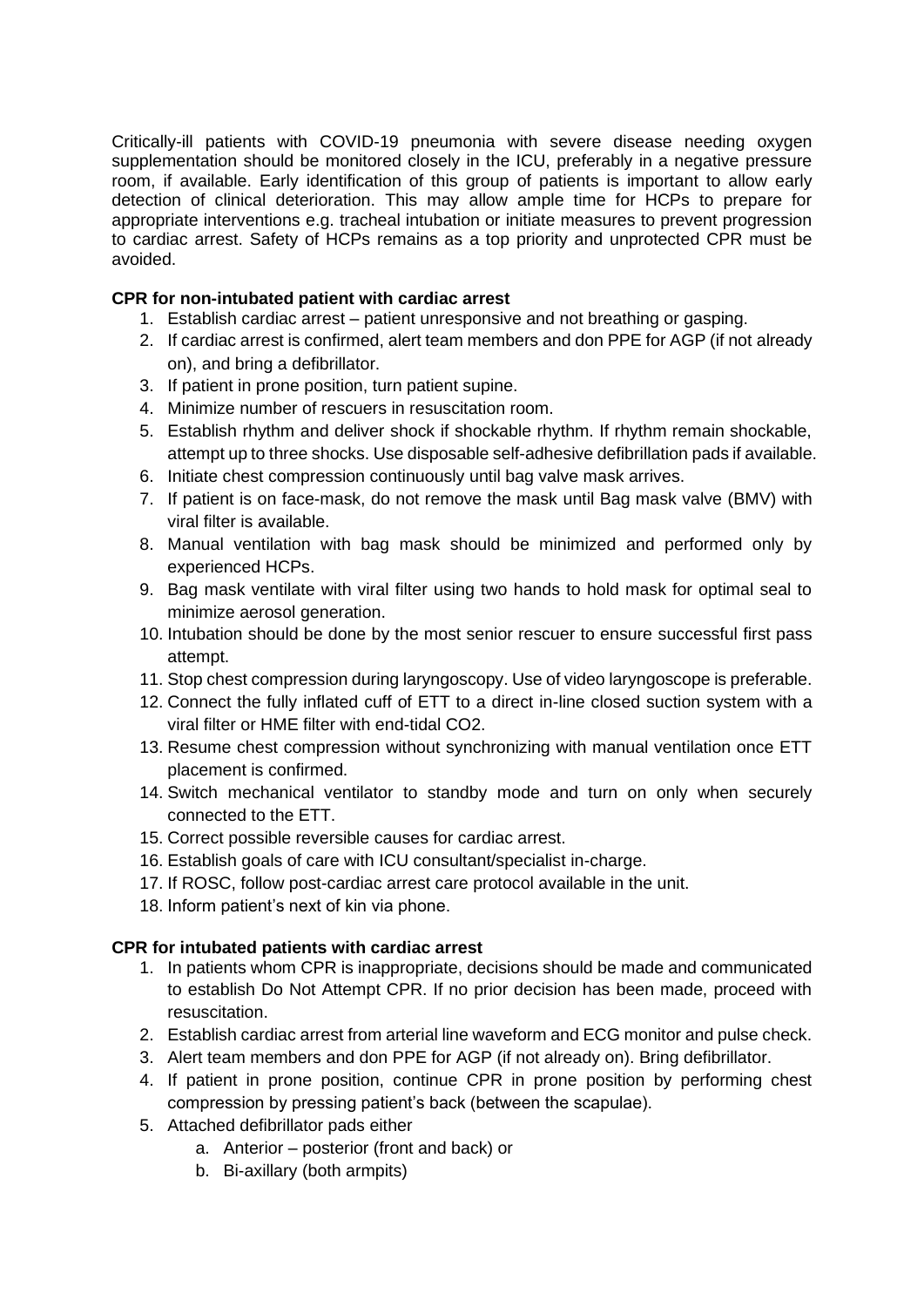- 6. Turn patient supine if:
	- a. CPR is ineffective based on the arterial line waveform (aim for diastolic pressure > 25mmHg) or
	- b. Airway intervention is needed or
	- c. Unable to secure circulation promptly
- 7. Do not disconnect ETT from mechanical ventilator circuit.
- 8. Increase Fio2 to 1.0 and adjust ventilator to achieve tidal volume of 6-8 ml/kg and respiratory rate at 10 breaths per minute.
- 9. Promptly ensure airway patency (blocked ETT and filter clogging is common) and ventilator settings/function. If in doubt, bag mask ventilate with viral filter in between ETT and bag mask device. Switch ventilator to stand-by mode before disconnecting from ventilator circuit.
- 10. Correct possible reversible causes.
- 11. Establish goals of care with ICU consultant/specialist in-charge.
- 12. If ROSC, follow post-cardiac arrest care protocol available in the unit.
- 13. Inform patient's next of kin via phone.

Resuscitation should not be started or continued in cases where safety of HCPs cannot be assured or when a valid advanced medical plan is available. Advanced medical planning including withholding CPR should be considered when and where possible based on predicted poor outcome in the event of cardiac arrest. However, barriers in communication amongst HCPs or HCPs and family members to ensure social distancing measures and to prevent disease transmission add a new dimension from our standard approach that may result in conflict or distrust leading to difficulty in establishing an advanced medical plan especially in the context of a pandemic. Regular and progressive assessment of each individual patient on their long term outcomes and responses towards intensive therapy need to be done by the ICU team before a decision on goals of care can be made.

Ethics in medical therapy including CPR such as autonomy, justice, maleficence and beneficence should remain as our guiding principles when delivering care to these critically-ill patients especially in deciding the appropriateness of performing CPR and eventually shifting from treatment to comfort care measures when the inevitable need arises. This is particularly challenging in the context of the current COVID-19 pandemic due to knowledge gaps and lack of specific guidelines on withholding or withdrawing resuscitation.

### **Key Messages**

- 1. Safety of rescuers and team members is the first priority.
- 2. Do not perform CPR if rescuers are not adequately protected with airborne precaution PPE.
- 3. HCPs need to be familiar with correct donning and doffing of PPE.
- 4. Establish advanced medical plan early, when and where possible.
- 5. Ethics in resuscitation remain valid and should be applied when deciding goals of care in the critically ill patient.